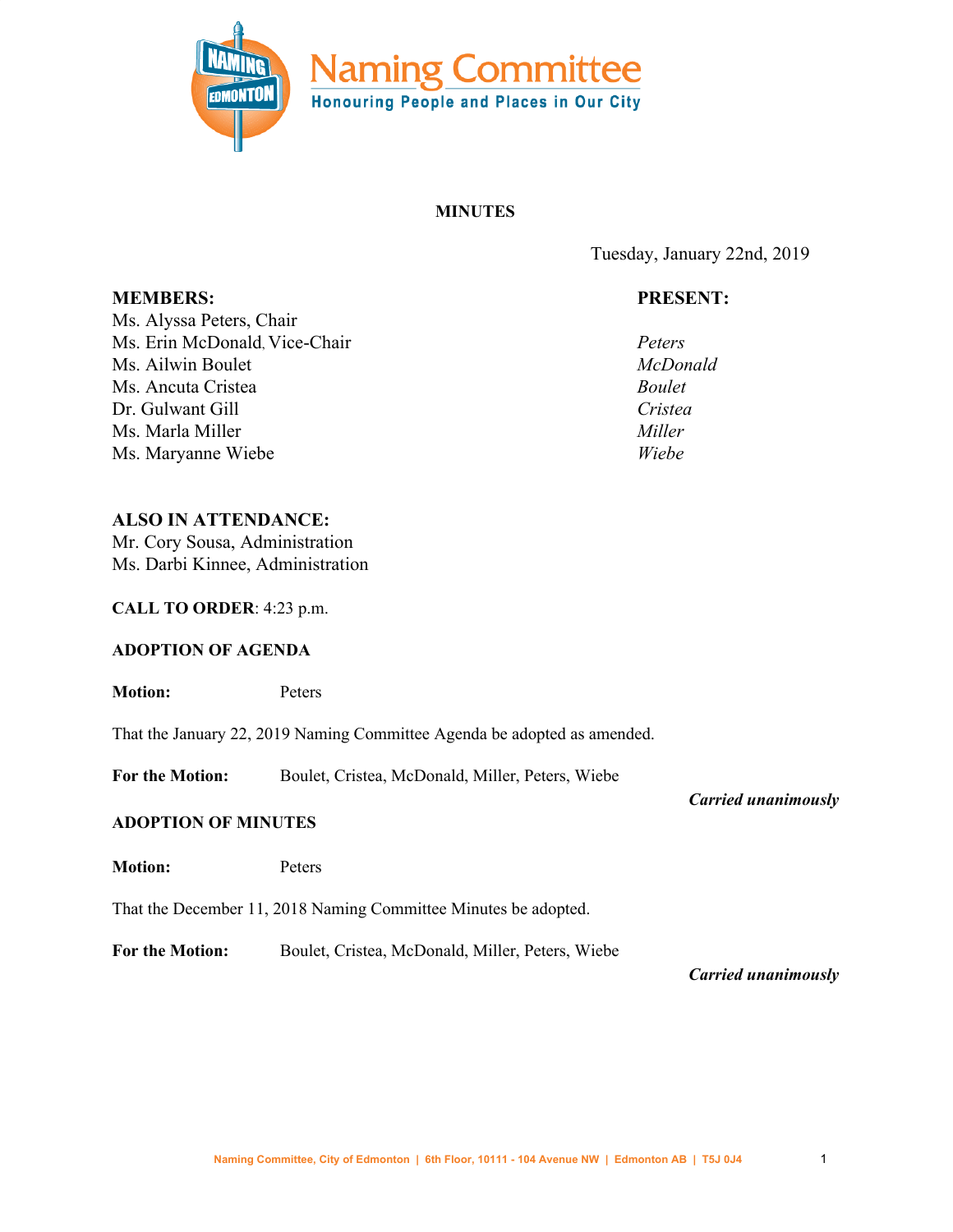

# **OLD BUSINESS**

- **1. Request to name a portion of the Terwillegar Heights District Park within the Leger Neighbourhood** *(4:30pm Discussion with applicant Dave Rumbold)*
- **Motion:** Peters

That the Naming Committee tables the item for further discussion until the next meeting.

**For the Motion:** Boulet, Cristea, McDonald, Miller, Peters, Wiebe

*Carried Unanimously*

## **NEW BUSINESS**

## **2. Request to rename a park within the Calder Neighbourhood.**

## **Motion:** McDonald

That the Naming Committee approves the renaming of the Calder Community Park within the Calder Neighbourhood, to *"Calder Memorial Park"*. The park is legally described as Lot 1, Block 1, Plan 1523735 and located at 12721 - 120 Street NW.

**For the Motion:** Boulet, Cristea, McDonald, Miller, Peters, Wiebe

*Carried Unanimously*

**3. Request to apply an honourary name onto 129 Avenue within the Calder Neighbourhood**.

# **Motion:** Boulet

That the Naming Committee approves applying the historic roadway name of *"Lincoln Avenue"* onto 129 Avenue NW between 119 Street NW and 120 Street NW within the Calder Neighbourhood. Lincoln is the historic name originally applied to this roadway when Calder was first subdivided in 1908.

**For the Motion:** Boulet, Cristea, McDonald, Miller, Peters, Wiebe

*Carried unanimously*